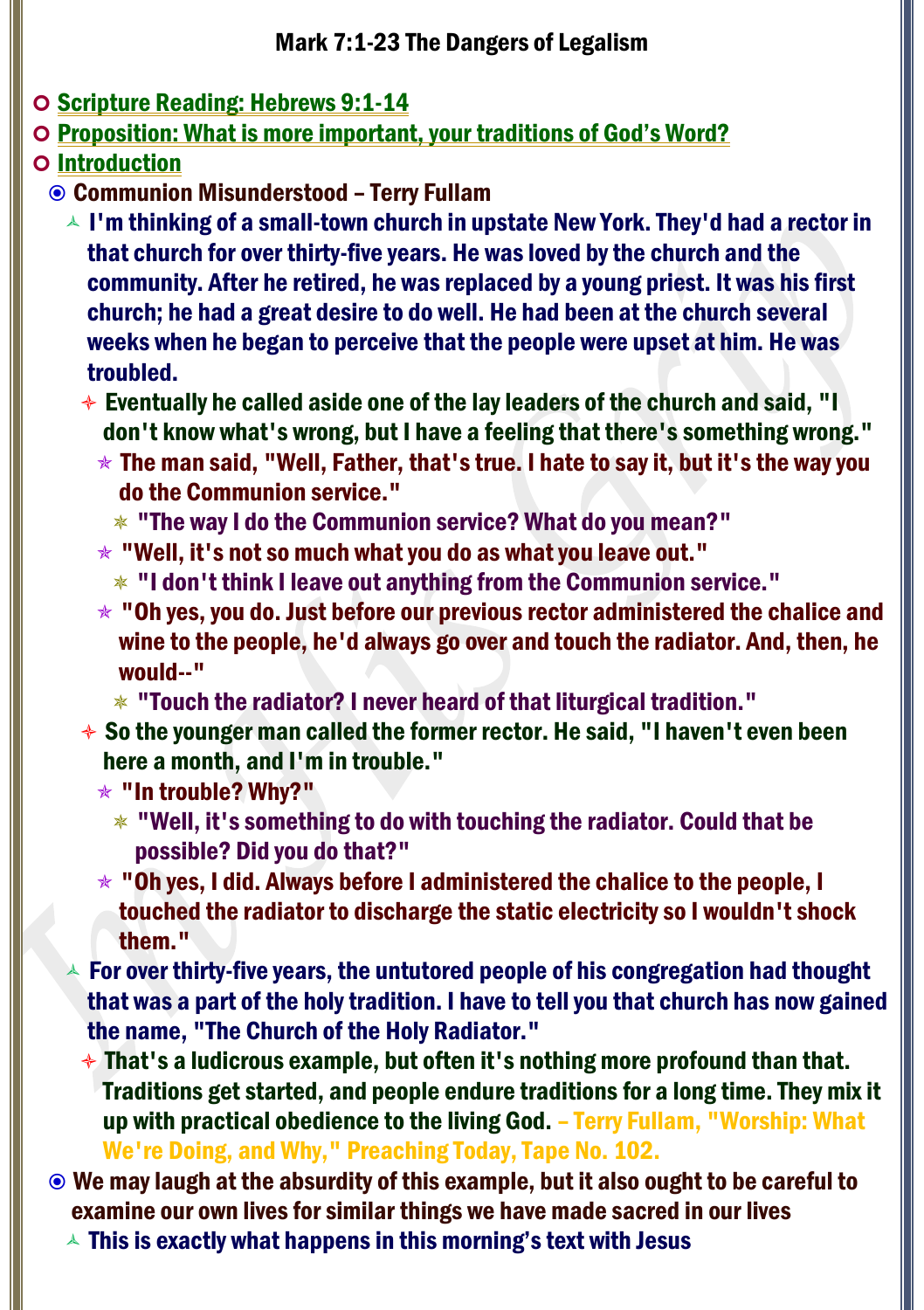- $\div$  He is confronted and accused for not observing a Jewish Tradition
	- $\star$  Jesus has a way of turning such accusations back on their accusers
		- $*$  He does this by asking them and us
		- What is more important, your traditions or God's Word?

### External Emphasis

#### **■ An Accusation (w. 1-5)**

1 The Pharisees and some of the scribes gathered around Him when they had come from Jerusalem, 2 and had seen that some of His disciples were eating their bread with impure hands, that is, unwashed. 3 (For the Pharisees and all the Jews do not eat unless they carefully wash their hands, thus observing the traditions of the elders; 4 and when they come from the market place, they do not eat unless they cleanse themselves; and there are many other things which they have received in order to observe, such as the washing of cups and pitchers and copper pots.) 5 The Pharisees and the scribes asked Him, "Why do Your disciples not walk according to the tradition of the elders, but eat their bread with impure hands?"

- $\triangle$  The Pharisees & scribes see Jesus' disciples eating without observing the hand washing traditions of the Jews
	- $\div$  Mark is careful to note that this tradition was observed by the Pharisees & "All the Jews" – Everybody was doing it!
		- $*$  When returning from the market place they cleanse themselves before eating by ritual washing
			- $*$  In addition to hand washing there were many more regulations regarding the washing of cups, pitchers & pots
- $\triangle$  Why do your disciples not walk according to the tradition of the elders, but eat with impure hands?
	- $\triangle$  Notice the source of this tradition: The Elders
		- $\star$  It was a common practice & probably good advice
			- $*$  But it was not a command from God recorded in the Scriptures
	- $\triangle$  They were guilty of elevating man's tradition to the same level as God's Word
		- $\star$  How are we guilty of the same types of offenses?
			- $*$  Traditions we observe in the Church that are not given by God
			- $*$  The emphasis we place on personal preference and opinion
			- $*$  Our unwillingness to do things we do not like
- A Rebuke (vv. 6-13)

6 And He said to them, "Rightly did Isaiah prophesy of you hypocrites, as it is written: 'THIS PEOPLE HONORS ME WITH THEIR LIPS, BUT THEIR HEART IS FAR AWAY FROM ME. 7 'BUTIN VAIN DO THEY WORSHIP ME, TEACHING AS DOCTRINES THE PRECEPTS OF MEN.' 8 "Neglecting the commandment of God, you hold to the tradition of men." 9 He was also saying to them, "You are experts at setting aside the commandment of God in order to keep your tradition. 10 "For Moses said, 'HONOR YOUR FATHER AND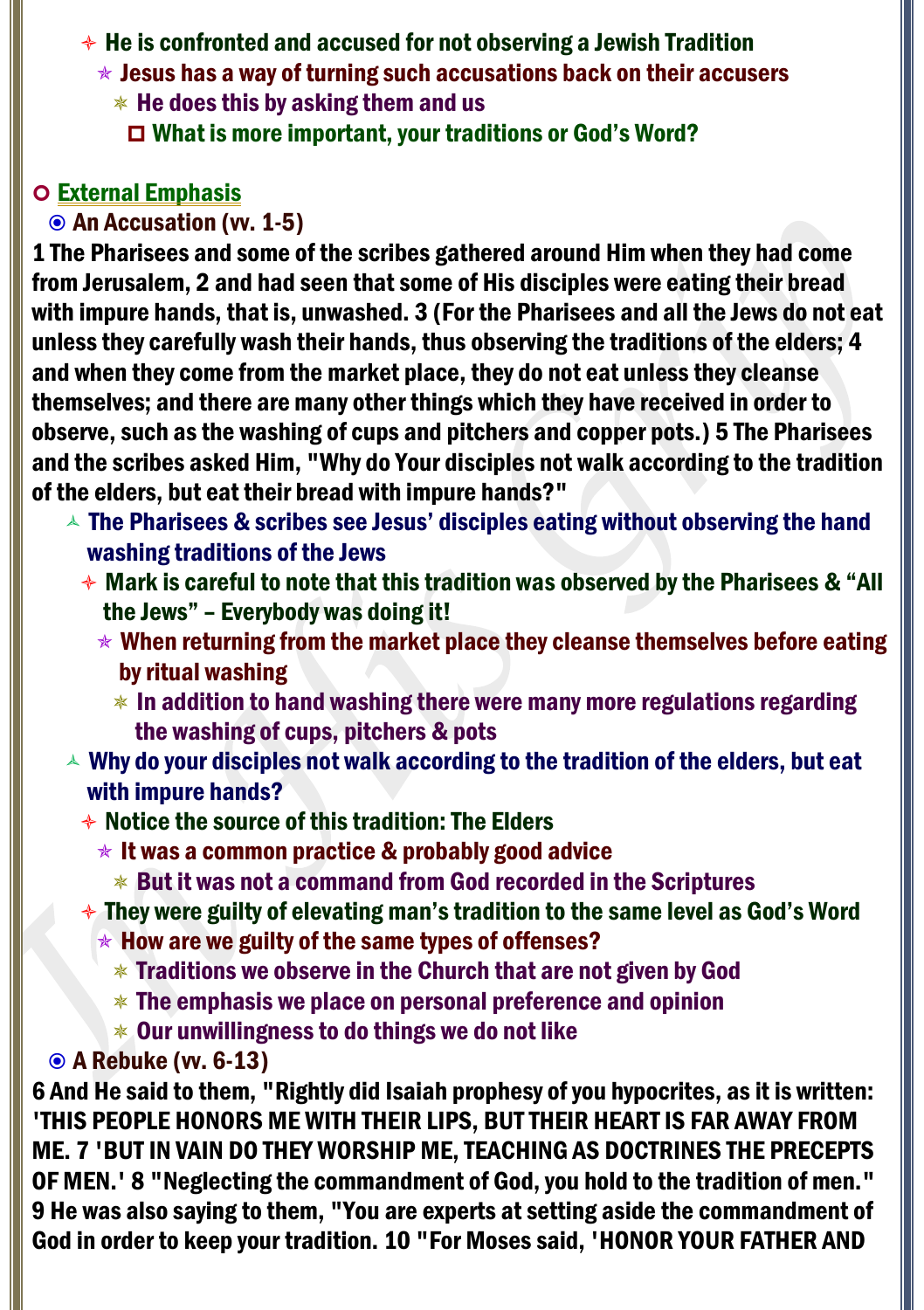YOUR MOTHER'; and, 'HE WHO SPEAKS EVIL OF FATHER OR MOTHER, IS TO BE PUT TO DEATH'; 11 but you say, 'If a man says to his father or his mother, whatever I have that would help you is Corban (that is to say, given to God),' 12 you no longer permit him to do anything for his father or his mother; 13 thus invalidating the word of God by your tradition which you have handed down; and you do many things such as that."

- $\triangle$  Jesus quotes from Isaiah and calls them hypocrites
	- $\triangleq$  Isaiah 29:13 Then the Lord said, "Because this people draw near with their words And honor Me with their lip service, But they remove their hearts far from Me, And their reverence for Me consists of tradition learned by rote,
		- $\star$  The honor the Pharisees were giving was only from their lips and not their hearts
		- $\star$  They vainly teach the traditions of men as Doctrines of Faith
		- $\star$  Their measure of godliness was based on traditions not Scripture
- $\triangle$  They hold fast to their traditions while neglecting the commandment of God
	- $\triangle$  They have become experts in rationalizing away God's commandments
		- $\star$  Jesus quotes God's commandments to Moses
			- $*$  Exodus 20:12 "Honor your father and your mother, that your days may be prolonged in the land which the LORD your God gives you.
			- $*$  Exodus 21:17 "He who curses his father or his mother shall surely be put to death.
		- $\star$  Jesus quotes their twisted tradition
			- $*$  I would help you mom and dad, but I have dedicated all my wealth and possessions to God
				- Corban A gift devoted to God
					- $\blacksquare$  The Pharisees would declare all their wealth devoted to God, so they could not share any of it with family or friends because it was dedicated as a gift to the temple and God
	- $\triangleq$  Jesus exposes how they used spiritual sounding traditions to break God's commandments
		- $\star$  It was a terrible sin to neglect their parents
			- $*$  Their greater sin was invalidating God's Word while justifying their traditions
				- This tradition was a thin veil for selfishness and neglect
				- $\Box$  Jesus says they were doing many things like this
					- Are we guilty of such things today?
					- **Are we holding onto traditions that only honor our comfort?**
					- **Are we neglecting God's commands because of our traditions?**

# **O** Internal Emphasis

Jesus teaches the crowd (vv. 14-16)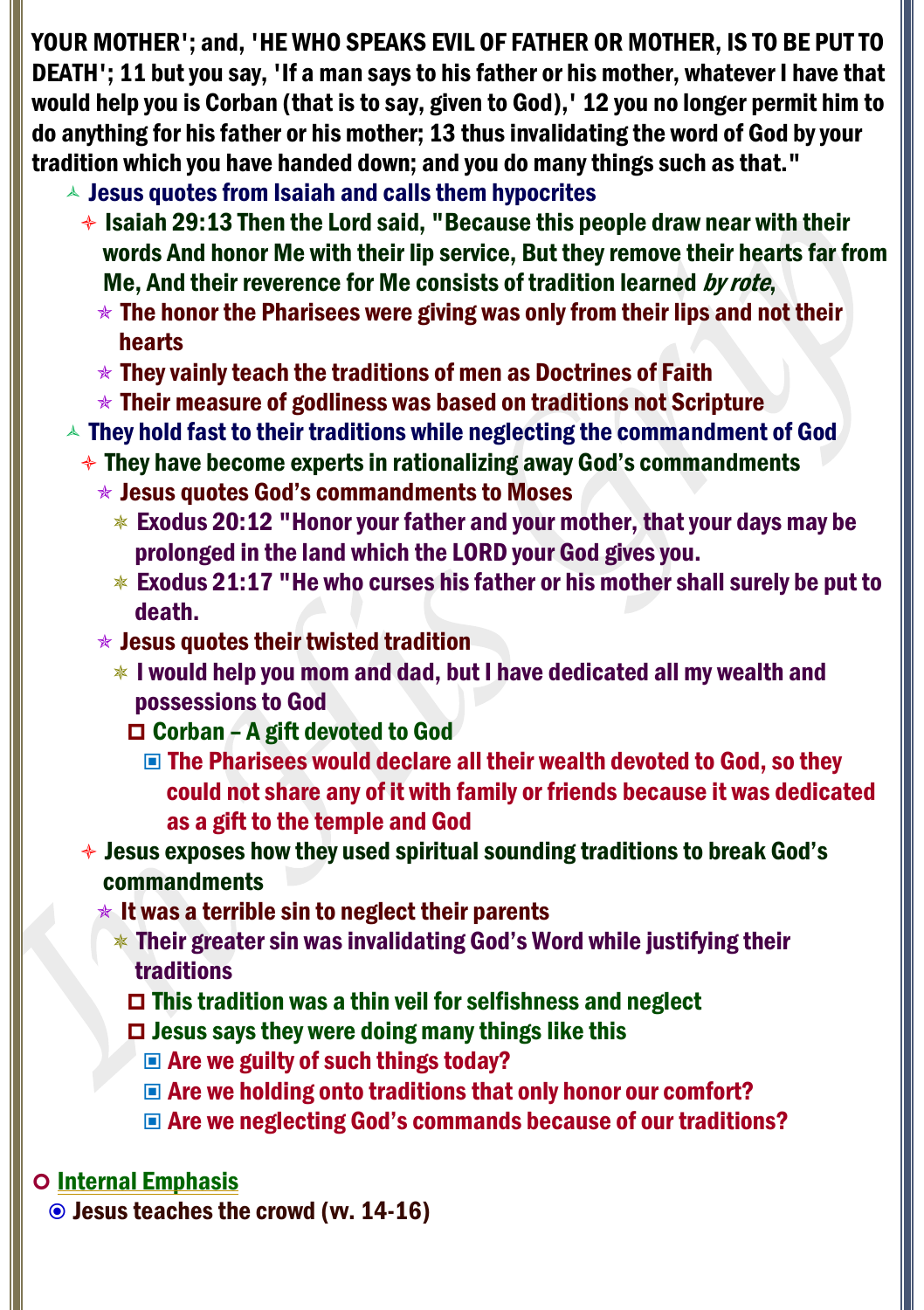14 After He called the crowd to Him again, He began saying to them, "Listen to Me, all of you, and understand: 15 there is nothing outside the man which can defile him if it goes into him; but the things which proceed out of the man are what defile the man. 16 "If anyone has ears to hear, let him hear."

- $\triangle$  He calls them to really hear what He is teaching to understand
	- $\triangle$  Nothing outside a man can defile him if it goes into him
		- $\star$  Jesus is talking specifically about food here
			- $*$  There are many things that can defile us, but food is not one of them
			- $*$  Whether you wash your hands or not is a matter of good hygiene, but it is not a matter of honoring the Lord
	- $\triangleq$  It is what comes out of a man that defiles him
		- $\star$  The words and actions of a man are what defile him
		- $\star$  His secret inwards thoughts, plans & schemes are what defile him
- The Disciples do not understand (vv. 17-23)

17 When he had left the crowd and entered the house, His disciples questioned Him about the parable. 18 And He said to them, "Are you so lacking in understanding also? Do you not understand that whatever goes into the man from outside cannot defile him, 19 because it does not go into his heart, but into his stomach, and is eliminated?" (Thus He declared all foods clean.) 20 And He was saying, "That which proceeds out of the man, that is what defiles the man. 21 "For from within, out of the heart of men, proceed the evil thoughts, fornications, thefts, murders, adulteries, 22 deeds of coveting and wickedness, as well as deceit, sensuality, envy, slander, pride and foolishness. 23 "All these evil things proceed from within and defile the man."

- $\overline{\phantom{a}}$  After they left the crowds, the disciples begin to question Jesus
	- $\div$  Jesus asks: Do you not understand like the Pharisees?
		- $\star$  What goes into a man cannot defile him
			- $*$  Because it does not go into his heart, but his stomach, then he eliminates it By this Jesus declared all foods clean
		- $\star$  What comes out of a man, that is what defiles him
			- $*$  Out of the heart of every man, woman & child...
			- Proceed evil thoughts
			- Fornications sex outside of marriage
			- $\square$  Thefts
			- □ Murders
			- $\Box$  Adulteries sexual violation of your marriage vows
			- $\Box$  Deeds of coveting greed
			- Deeds of wickedness
			- $\Box$  Deceit intentional scheming and deception
			- $\square$  Sensuality seeking personal pleasure in an ungodly manner
			- Envy our pain & discontent at another's success or excellence
			- $\square$  Slander malicious words spoken to hurt another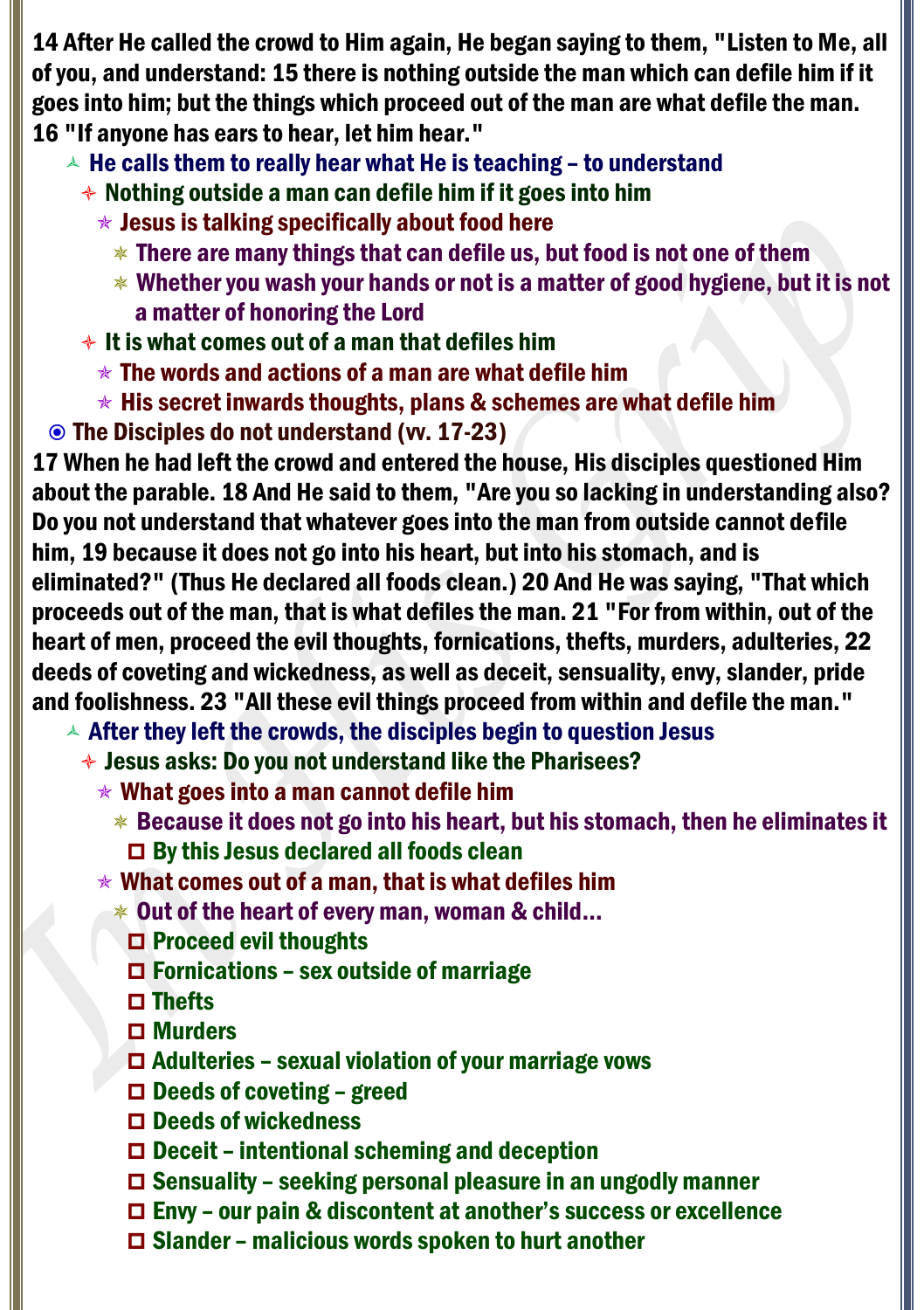- □ Pride
- Foolishness
- $*$  All of these things proceed from within and defile us
	- $\square$  This is why James explains our condition as this...
		- James 1:14-15 But each one is tempted when he is carried away and enticed by his own lust. <sup>15</sup> Then when lust has conceived, it gives birth to sin; and when sin is accomplished, it brings forth death.
- $\triangle$  This reminds us that each of us needs the redemption and forgiveness only Jesus can give
	- $\triangle$  This gives weight to Paul's words in Romans
		- $*$  Romans 3:10-12 as it is written, "THERE IS NONE RIGHTEOUS, NOT EVEN ONE; 11 THERE IS NONE WHO UNDERSTANDS, THERE IS NONE WHO SEEKS FOR GOD; 12 ALL HAVE TURNED ASIDE, TOGETHER THEY HAVE BECOME USELESS; THERE IS NONE WHO DOES GOOD, THERE IS NOT EVEN ONE."
	- $\triangle$  Paul also gives us great hope
		- $*$  Romans 5:8-10 But God demonstrates His own love toward us, in that while we were yet sinners, Christ died for us. 9 Much more then, having now been justified by His blood, we shall be saved from the wrath *of God* through Him. 10 For if while we were enemies we were reconciled to God through the death of His Son, much more, having been reconciled, we shall be saved by His life.
	- $\triangle$  All this is a work accomplished by God in us through His Son Jesus Christ and empowered by the Holy Spirit
		- $\star$  We need to take care that we do not compromise this truth by adding on our traditions and rituals

#### Therefore: Jesus is calling us to honest evaluation of our practices Good that Is Evil – Blaise Pascal

- $\triangle$  Men never do evil so completely and cheerfully as when they do it from religious conviction. – Blaise Pascal in Lettres Provinciales. Christianity Today, Vol. 30, no. 15.
- The Holiness of Jesus Mark Galli
	- $\triangle$  The difference between Jesus' holiness ethic and that of the Pharisees is this: the Pharisees refuse to touch any unclean thing. Jesus aims to make the unclean holy. – Mark Galli, Jesus Mean and Wild: The Unexpected Love of an Untamable God (Baker, 2006), p. 44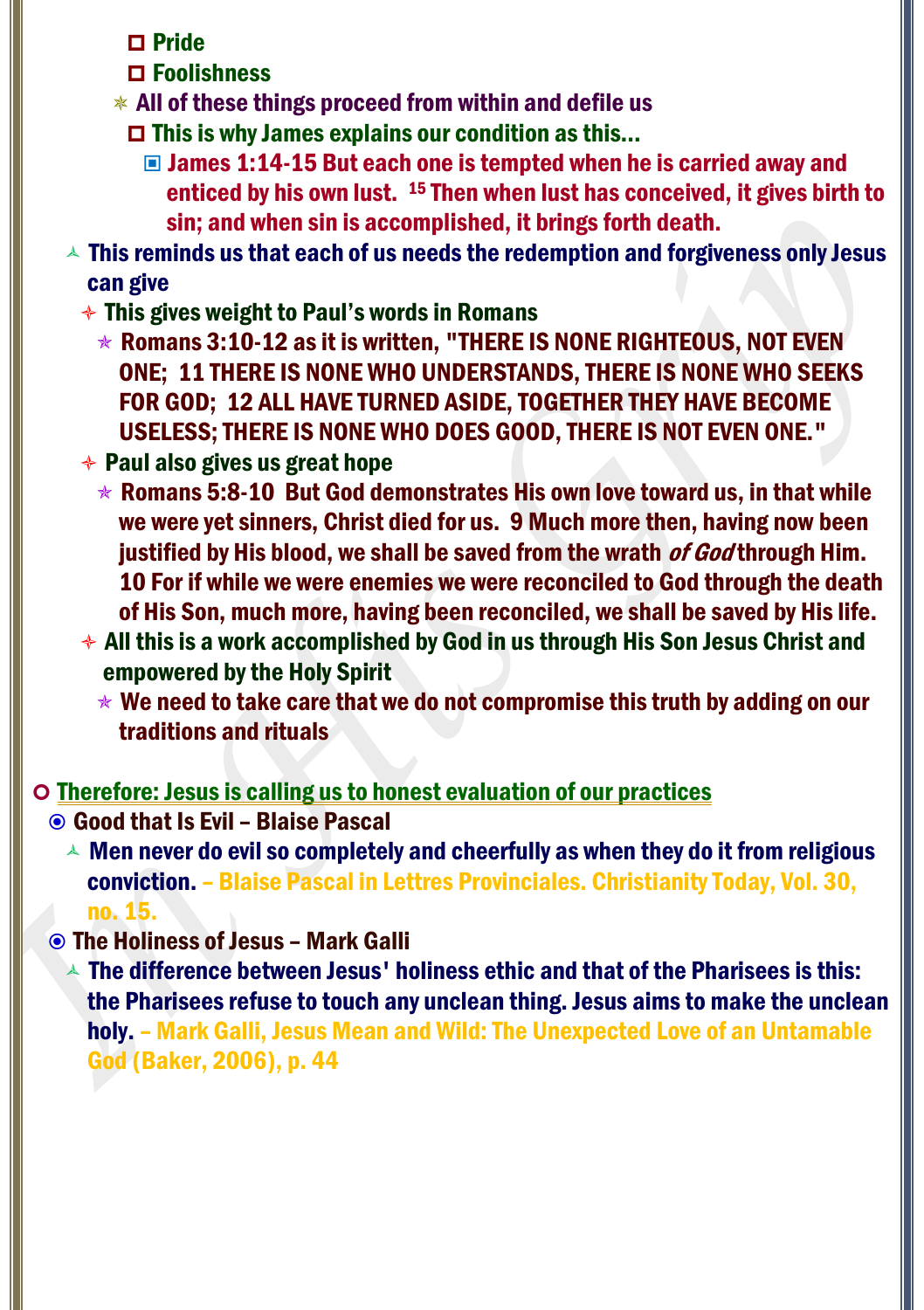## [Findings from Survey of Nearly 30,000 High School Students](http://www.preachingtoday.com/illustrations/2009/january/2010509.html)

The Josephson Institute, a Los-Angeles-based ethics institute, conducted a character survey of nearly 30,000 students at 100 randomly selected high schools nationwide. Among the findings:

- Sixty-four percent of students said they had cheated on a test in the past year.
- Thirty percent had stolen from a store.
- Forty-two percent said they would lie to save money.
- Eighty-three percent said they had lied to their parents about something significant.

Despite their transgressions, 93 percent of the students surveyed said they were satisfied with their personal ethics and character, with 77 percent adding, "I am better than most people I know."

Hugh Poland, Kingwood, Texas; source: David Crary, "Students lie, cheat, steal, but say they're good," www.chron.com (11-30-08)

## [Good that Is Evil](http://www.preachingtoday.com/illustrations/1998/july/3880.html)

Men never do evil so completely and cheerfully as when they do it from religious conviction.

Blaise Pascal in Lettres Provinciales. Christianity Today, Vol. 30, no. 15.

# [The Holiness of Jesus](http://www.preachingtoday.com/illustrations/2008/january/3010708.html)

The difference between Jesus' holiness ethic and that of the Pharisees is this: the Pharisees refuse to touch any unclean thing. Jesus aims to make the unclean holy. Mark Galli, Jesus Mean and Wild: The Unexpected Love of an Untamable God (Baker, 2006), p. 44

## [Tim Keller: We Can't See Our Own Greed](http://www.preachingtoday.com/illustrations/2011/march/6030711.html)

Some years ago I was doing a seven-part series of talks on the Seven Deadly Sins at a men's breakfast. My wife, Kathy, told me, "I'll bet that the week you deal with greed will be the lowest attendance." She was right. People packed it out for "Lust" and "Wrath" and even for "Pride." But nobody thinks they are greedy.

As a pastor I've had people come to me and confess that they struggle with almost every kind of sin. Almost. I cannot recall anyone ever coming to me and saying, "I spend too much money on myself. I think my greedy lust for money is harming my family, my soul, and people around me." Greed hides itself from the victim. The money god's modus operandi includes blindness to your own heart. Timothy Keller, [Counterfeit Gods](http://www.christianbook.com/Christian/Books/product?item_no=951360&p=1022189) (Dutton, 2009), p. 52

# **O Religion Doesn't Equal Faith**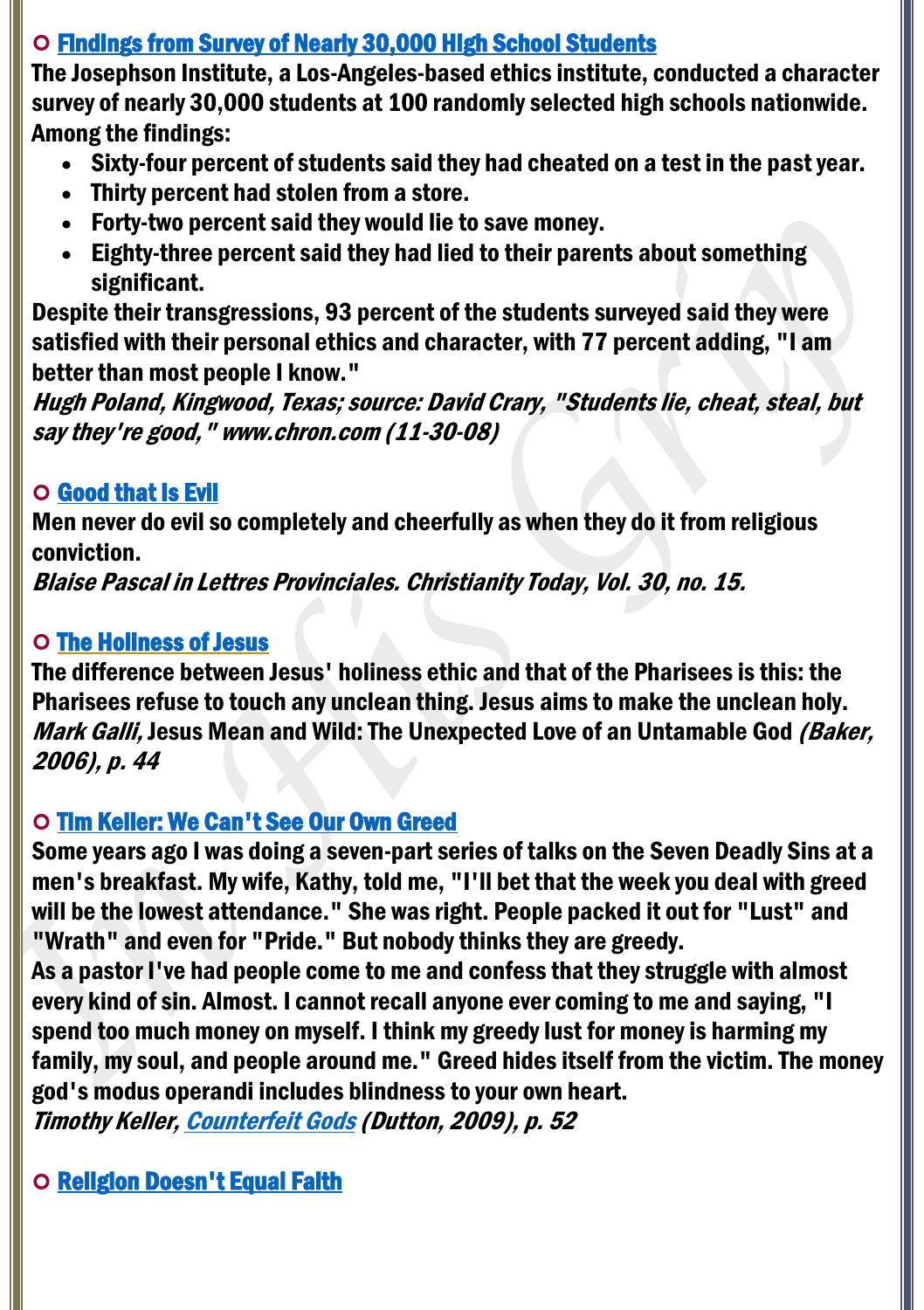"One can love religion like anything else in life: sports, science, stamp collecting. One can love it for its own sake without relation to God or the world or life," wrote Orthodox theologian Alexander Schmemann in his journals.

"Religion fascinates; it is entertaining. It has everything that is sought after by a certain type of person: aesthetics, mystery, the sacred, a feeling of one's importance and exclusive depth, etc. That kind of religion is not necessarily faith." Mark Galli, "The Thirst of the 24/7 Fan," Christianity Today (3-28-05)

### [Marx's Truth](http://www.preachingtoday.com/illustrations/1998/january/2826.html)

When all the political foundations of religion are wiped out, when the organization and the institutional structure of the church are destroyed, then normally religious faith, the Christian faith, would have to disappear. But it is not out of the question that the Christian faith will survive anyhow. This would mean that there is a religious reality that does not depend solely on the sociological and the institutional; and under these conditions, we would have to heed this reality, which is not in the category of traditional religion.

Karl Marx, in a letter to his friend Max Rugge (quoted by Jacques Ellul in Perspectives on Our Age). Christianity Today, Vol. 34, no. 15.

### **O Bitter Envy**

There is an ancient tale about two people, one of whom was envious of the other. The envious person was once given an opportunity to ask a favor from the king, with the proviso that his rival would get twice as much of whatever he requested. This put the envious person in a difficult position. After much consideration, he asked that one of his eyes be plucked out.

Adin Steinsaltz, Simple Words: Thinking About What Really Matters in Life (Simon & Schuster, 1999), p. 126

## [Lying for Money](http://www.preachingtoday.com/illustrations/2000/september/12612.html)

Years ago, the story goes, a San Diego bank hired a private investigator to track down a bank robber and retrieve stolen funds. The search led to Mexico. The investigator crossed the border and then, realizing he would need a Spanish interpreter, opened up the telephone book and hired the first interpreter listed in the Yellow Pages. After many days, he finally captured the bandit and, through the interpreter, asked him, "Where did you hide the money?" In Spanish, the thief replied, "What money? I have no idea what you're talking about."

With that, the investigator drew his pistol, pointed it at the suspect, and said to the interpreter, "Tell him that if he doesn't tell me where the money is, I will shoot him where he stands."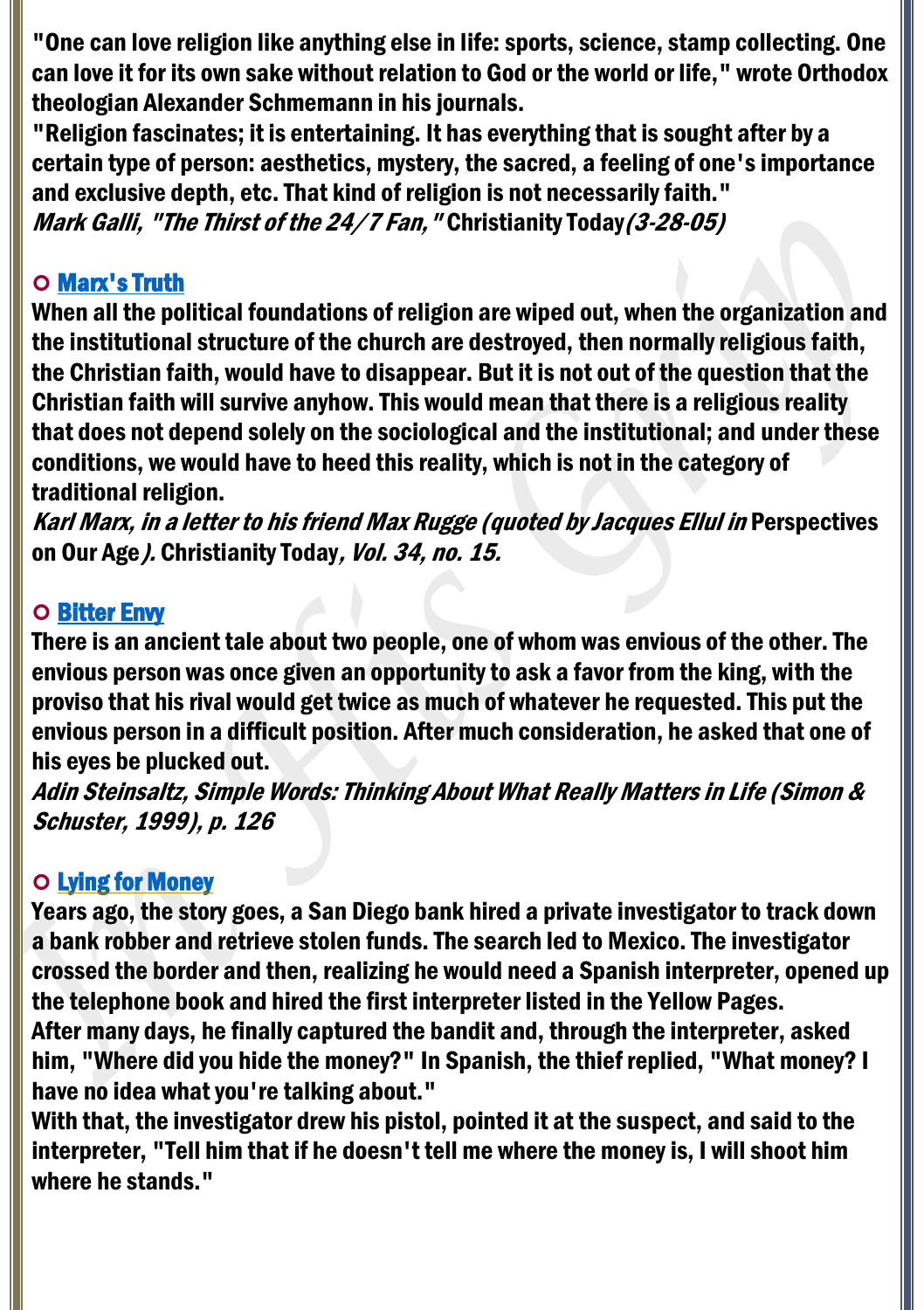Upon receiving this message, the bank robber said to the interpreter, "Señor, I have hidden the money in a coffee can, under the fourth floorboard, in the second-floor men's room of the Palacio Hotel on Via Del Rio in La Paz."

"What did he say?" the investigator asked the interpreter.

"Señor," said the interpreter as he thought for a moment, "he says he is prepared to die like a man!"

Ivan R. Misner, The World's Best Known Marketing Secrets (Bard Press, 1994), p.41

# **O Man Donates Kidney but Ignores Family**

Rob Smitty donated one of his kidneys to a stranger. It was a noble and generous sacrifice. While browsing the Internet, Smitty developed an interest in people needing organs. He said his motivation involved doing something that would make his children proud.

But his 10-year-old daughter wasn't impressed by his sacrifice. Amber said her father never comes to see her and never calls, not even on her birthday. "I don't think he's much of a hero," she said.

Tennessee records show Smitty had not made child support payments to Amber's mother in nine months.

Just as Amber is not impressed with her father's sacrifice, God is not impressed with sacrifice that takes the place of obedience.

Bill Poovey, "Child-Support Issue Clouds Man's Organ Donation," The Courier Journal (11-15-04)

## [Plane Engines Destroyed by Defective Paint](http://www.preachingtoday.com/illustrations/2005/february/15800.html)

At Seattle's Boeing Field, brand new commercial jets leave the factory and enter service. Boeing uses the airfield to do a final flight test and provide customers with a first flight upon delivery.

In 2004, engine problems developed in 10 new planes being tested. While inspecting the engine intakes with a flashlight, mechanics found glass beads coating the inside of the engines. The tiny beads— about the size of granulated sugar— were identified as the reflective ingredient in the paint used on runways lines. Officials walked out to the tarmac and found one section where the beads were separating from the paint. The reflective runway stripes had been recently repainted. A defect in the paint allowed the beads to be sucked into the jet engines as they powered-up for their initial takeoffs. Ten planes had ingested the beads, which necessitated all engines be scrapped.

That single paint job carried a \$50 million price tag. Dominic Gates, Seattle Times (12-18-04);

[Psychiatrist "Discovers" the Reality of Evil](http://www.preachingtoday.com/illustrations/2012/june/2061812.html)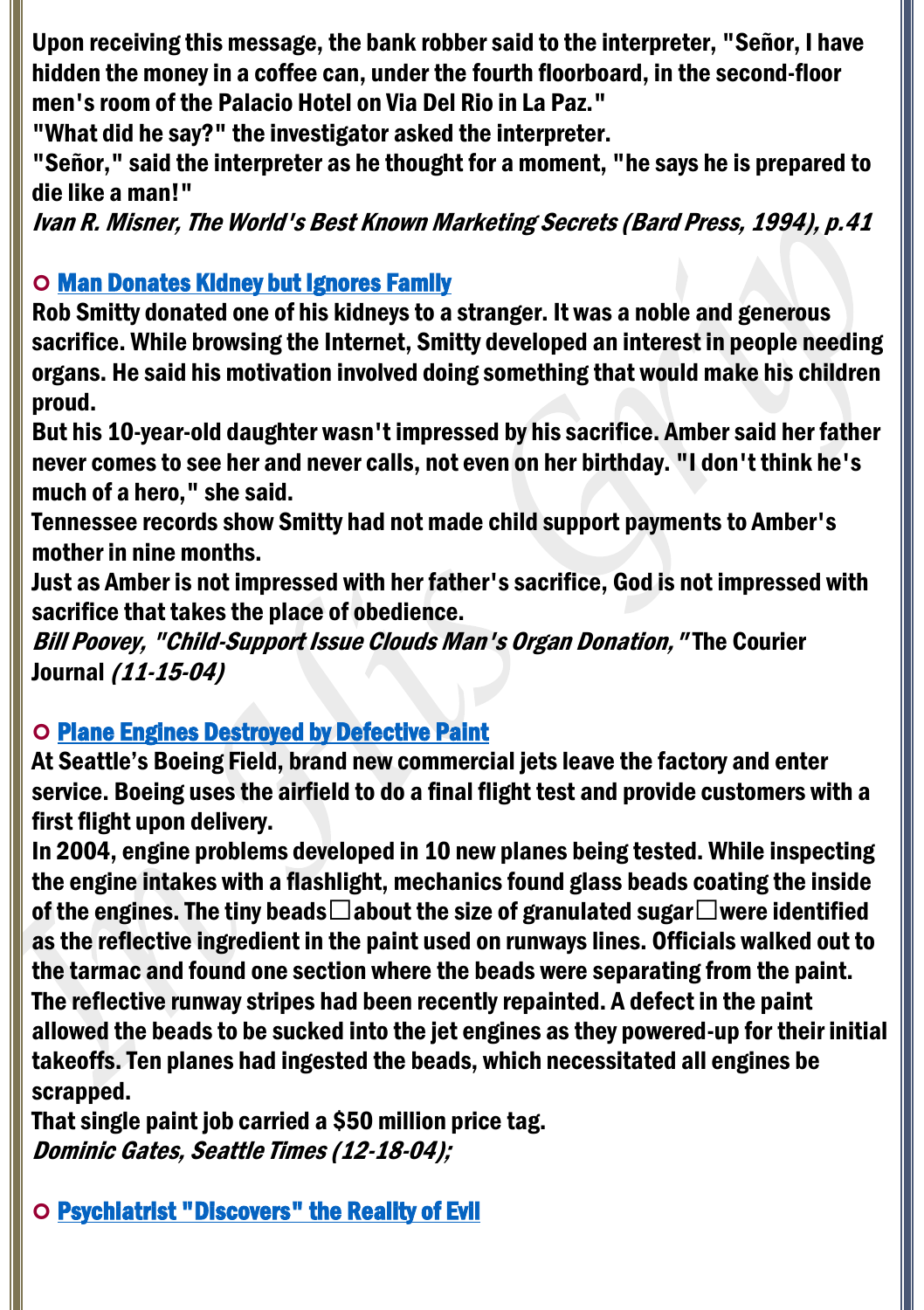Psychiatrist Scott Peck wrote of meeting with a depressed 15-year-old named Bobby, who was increasingly troubled after his 16-year-old brother killed himself with a .22 rifle.

Peck tried to probe Bobby's mind, but got nowhere. Searching for ways to establish a bond, he asked what Bobby had received from his parents for Christmas. "A gun," Bobby said. Peck was stunned. "What kind?"

"A .22."

More stunned. "How did it make you feel, getting the same kind of gun your brother killed himself with?"

"It wasn't the same kind of gun." Peck felt better.

"It was the same gun."

Bobby had been given, as a Christmas present, by his parents, the gun his brother used to kill himself.

When Peck met with the parents, what was most striking was their deliberate refusal to acknowledge any wrongdoing on their part. They would not tolerate any concern for their son, or any attempt to look at moral reality.

Two decades later and after his conversion to Christianity, Peck wrote about this encounter:

One thing has changed in twenty years. I now know Bobby's parents were evil. I did not know it then. I felt their evil but had no vocabulary for it. My supervisors were not able to help me name what I was facing. The name did not exist in our professional vocabulary. As scientists rather than priests, we were not supposed to think in such terms.

Interestingly enough, although Peck often worked with convicted prisoners, he rarely found evil there. He finally decided … "The central defect of evil is not the sin but the refusal to acknowledge it." This definition is reflective of Jesus' far greater severity in dealing with religious leaders than with prostitutes and tax collectors.

John Ortberg, ["Fighting the Good Fight,](http://www.christianitytoday.com/le/2012/spring/goodfight.html)" Leadership Journal (Spring 2012)

# [Tim Keller on the Rats in the Cellar](http://www.preachingtoday.com/illustrations/2015/february/4020215.html)

Pastor Timothy Keller paraphrases an analogy originally used by C.S. Lewis (in his book Mere Christianity) to demonstrate the nature of sin in our hearts.

Now if you want to know if there are rats in your basement, you don't walk to your basement door, clear your throat, and say, "I think I'll go down and see if there are rats in my basement," then jiggle the knob, open the door and in a very leisurely way turn on the light, clear your throat, and walk down the steps loudly and slowly. When you get to the bottom you look around and say, "Well, what do you know: I have no rats in my basement."

If you want to know if you have rats in your basement, you sneak up to the door, silently open the door, flick on the switch, jump to the bottom of the steps, and look around and they'll all be scurrying away. And then you'll know if you have rats.